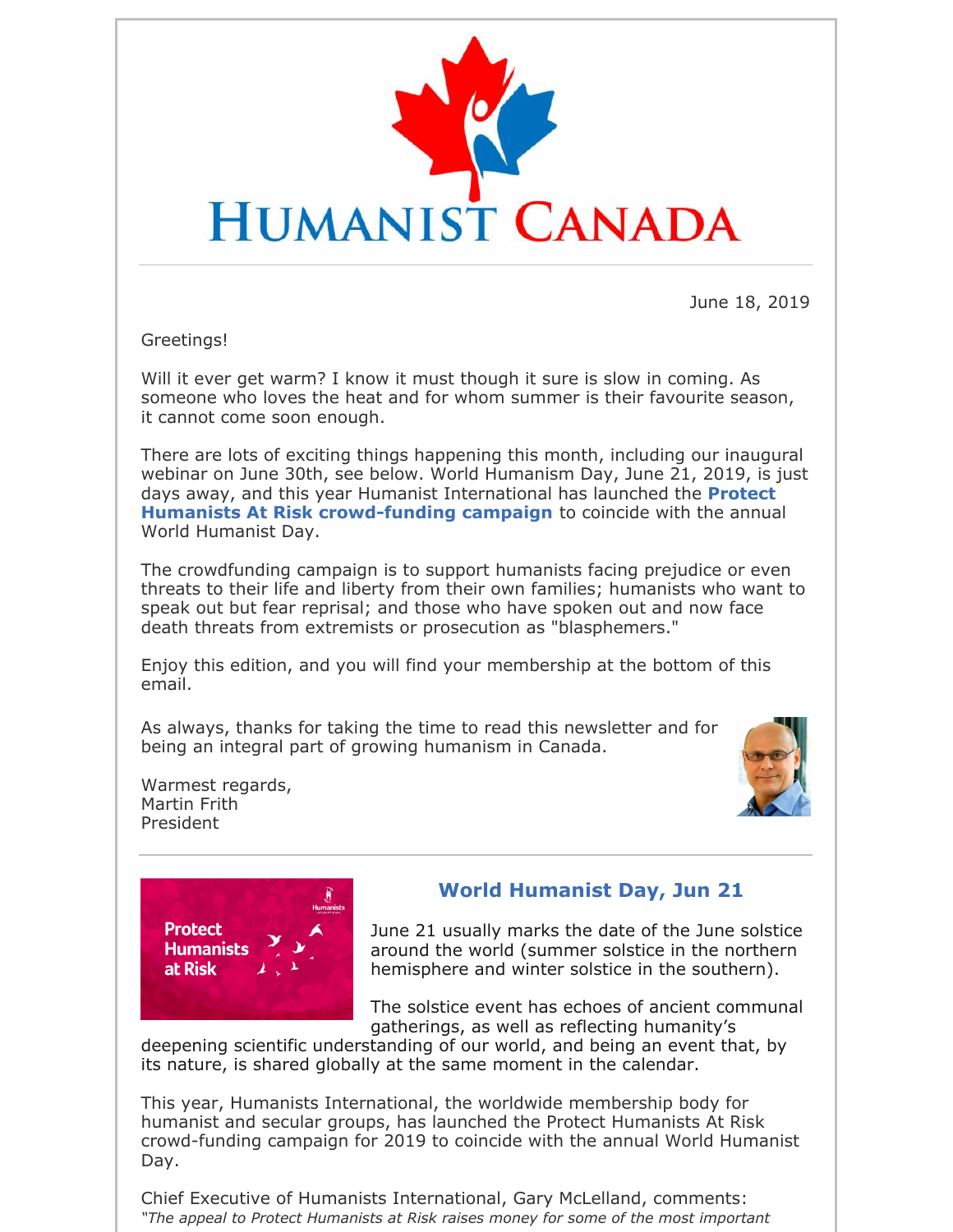*parts of our work. In particular it supports our work with individuals who get in touch with us almost every day needing advice or support, in some cases needing urgent security or help with relocation...I urge humanists wherever you are around the world to support this work if you can by donating and sharing the campaign for others to see."* **DONATE NOW**.

### **Join us for our first Webinar June 30, 2019**

**Topic**

### **Conserving liberal democracy in a time of threat.**



In light of an upcoming Federal Election, **Daryl Landau** the founder of Conserve Democracy will share his assessment of Canadian democracy and what risks exist as the federal campaign launches.

- What can Canadians do at a time when democracy seems under threat at home and around the world?
- How can we engage our political leaders and once another
- How can we ensure our voices will be heard?

Join us for an engaging presentation with opportunities for questions.



#### **Daryl Landau Executive Director of Conserve Democracy**

Daryl is the founding Executive Director of Conserve Democracy (CD), a new non-profit organization. Its mission is to promote the institutions and norms that make a healthy constitutional democracy while confronting the threats. It takes non-partisan stands on the issues.

Daryl has always been interested in politics and holds a B.A. in politics, an M.A. in history, and an M.S. in conflict resolution. He has been a member of and voted for, every major party at some point. Before Conserve Democracy, his work was in mediation, human rights, and business governance.

Conserve democracy can be reached @ServeDemocracy on Twitter and Facebook, or contact info@conservedemocracy.ca or www.conservedemocracy.ca.

**Register TODAY for the Webinar**



# **Hail Satan**

Mongrel Media, a Canadian independent film distribution company's film, Hail Satan opened on May 3 and is of potential interest to some members of the Humanist Canada community.

The film follows some of the members and leaders of the Satanic Temple. It shows the political work of the group for separation of church and state in the United States of America.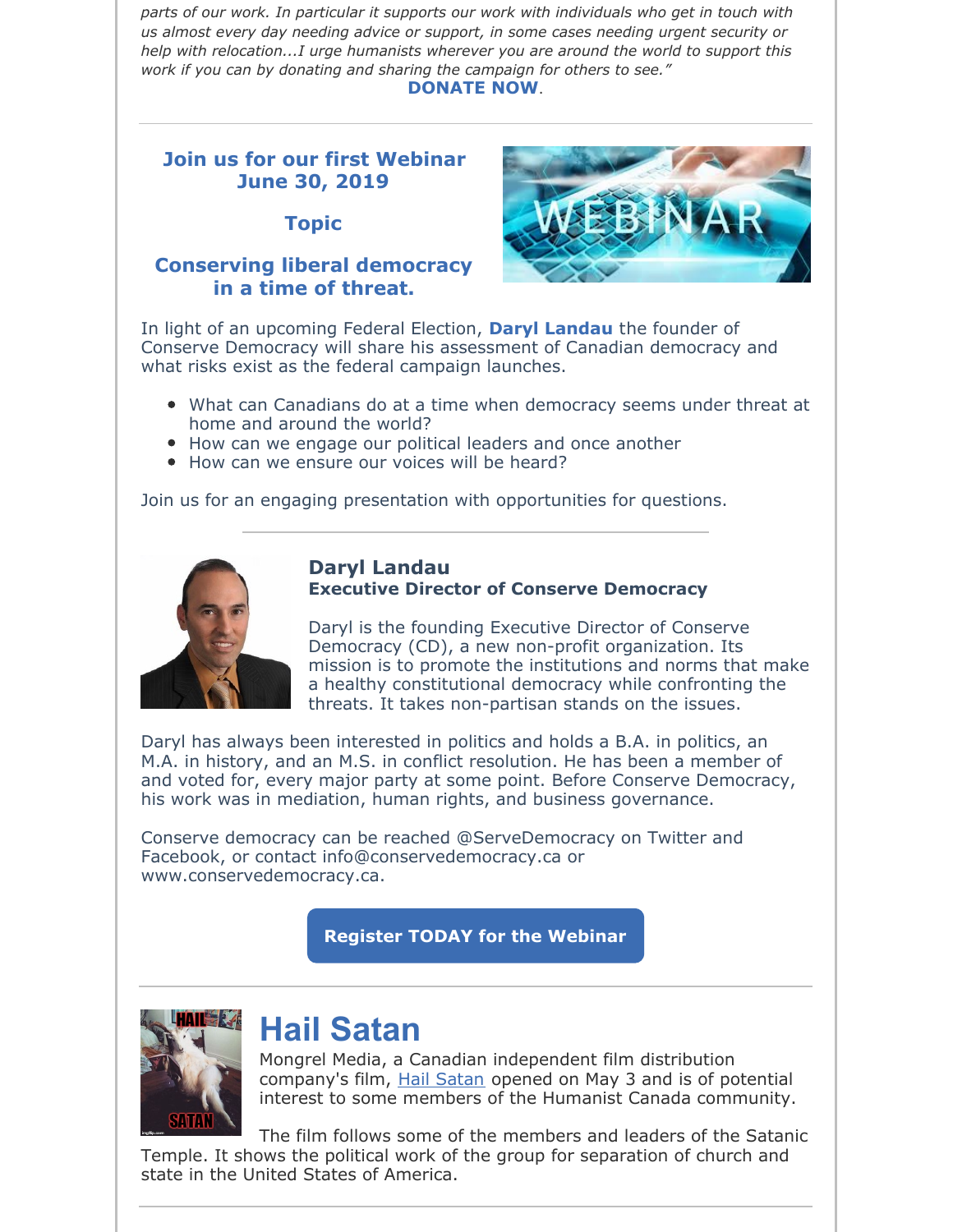

#### **Male Stigma Research by Dr. Lloyd Hawkeye Robertson**

Humanist Canada Vice-President, Dr. Robertson conducted research on male stigma. Not discrimination, the academic concept of male stigma differs from it. However, it could lead to it.

"Although the academic concept of stigma has been used to study conditions faced by various minority populations and women in society, it has not been previously applied

to men." Robertson stated.

Robertson's research explores the stigmatic experiences of sixteen Canadian men highlighting how they are imputed to have certain characteristic which, when believed, renders them unfit for particular sorts of social interactions. He explores mechanisms whereby such stigmatic assumptions are maintained are explored." *Read Online Article*



# **Membership Blog**

Humanists International has launched a new Membership Blog featuring a round-up of members' news from the past month.

This month includes the story about a cathedral you probably didn't see, a visit of the UN Special Rapporteur, and a protest in solidarity with an alleged atheist in Saudi Arabia. Check it out!



# **Freedom of Thought Report**

Humanists International's *Freedom of Thought Report* remains the most comprehensive report in the world on free thought. **Read online** or **download the report**.

The *Freedom of Thought Report* is published once per year and tells of "the untold millions of de facto humanists, atheists and otherwise religiously unaffiliated people living

in countries where they face discrimination or outright persecution, both in society and at the hands of the state."

*Andrew Copson, President of Humanists International*



### **Tell us what you'd like to see in the Newsletter.**

To ensure the newsletter is relevant we invite your response to a few short questions. Having feedback from across the country is our goal. **Click here!**

# Why membership in Humanist Canada is important!

We simply can't do it without you. We are entirely funded through memberships and donations. Your involvement is incredibly significant and goes a long way to support lasting change for a better society and a tolerant world where rational thinking and kindness prevail.